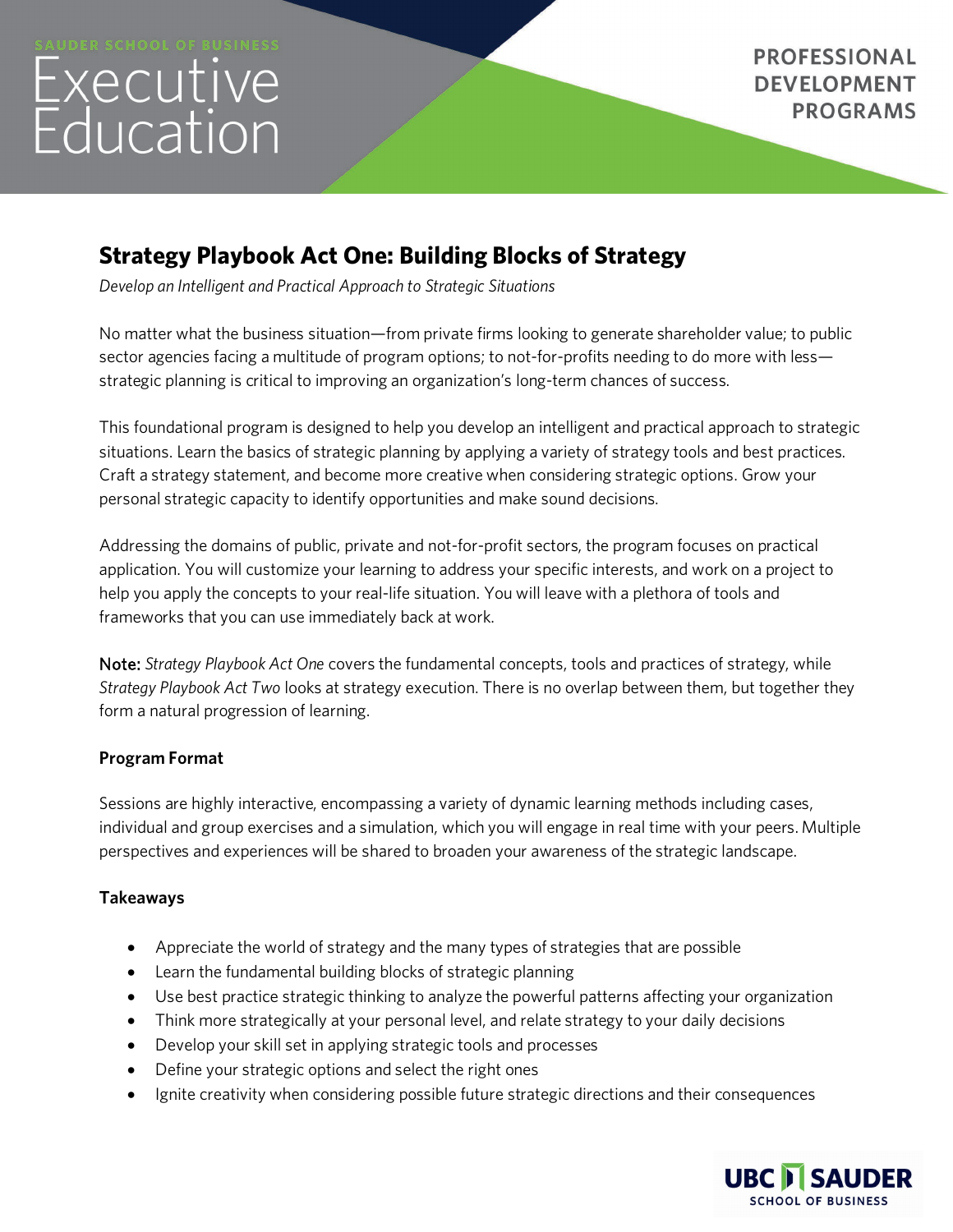### **Program Content**

### Strategic Understanding and Analysis

- How do different companies compete, and what are the high-level options for strategy
- The distinction between traditional and modern strategy
- Analyzing your company's activities at the highest level
- Identifying and developing the corporate vision/mission/goals/strategies and tactics in both forprofit and not-for-profit businesses
- Key tools and concepts for framing strategy (including PEST Analysis, Strategic Group Mapping, Industry Life-Cycles, Key Success Factors, Forecasting, etc.)
- Segmenting your customers and products/services to form Product-Customer matrices that describe what business you are *really* in, and how you fit in with the rest of the industry
- Applying the 5-Forces Analysis to understand industry trends and competitiveness
- Using the 7-step Strategic Analysis framework to garner a comprehensive overview of the industry

### Strategic Application

- Learning how to think, speak and act more strategically at an individual level
- Building a Strategy Canvas to understand how you and others are differentiated, and to explore future options and their implications on the industry
- Identifying any company's true competitive advantage, and how this is used in a variety of circumstances
- Developing a strategy statement that includes the logic, scope and long-term goals to succeed
- Applying all frameworks to foster tangible and realistic solutions to strategic challenges posed via simulations

### **Special Features**

You will complete either a strategic plan for your own organization, or one of three scenarios reflecting your interests (Public Sector, Private Sector, Not-For-Profit) and present it to the group for constructive feedback. You will also receive written feedback on your plan from the program leader.

### **Audience**

Managers at all levels who are looking to develop an intelligent and practical approach towards strategic situations. Participants are not expected to have any previous experience with strategy.